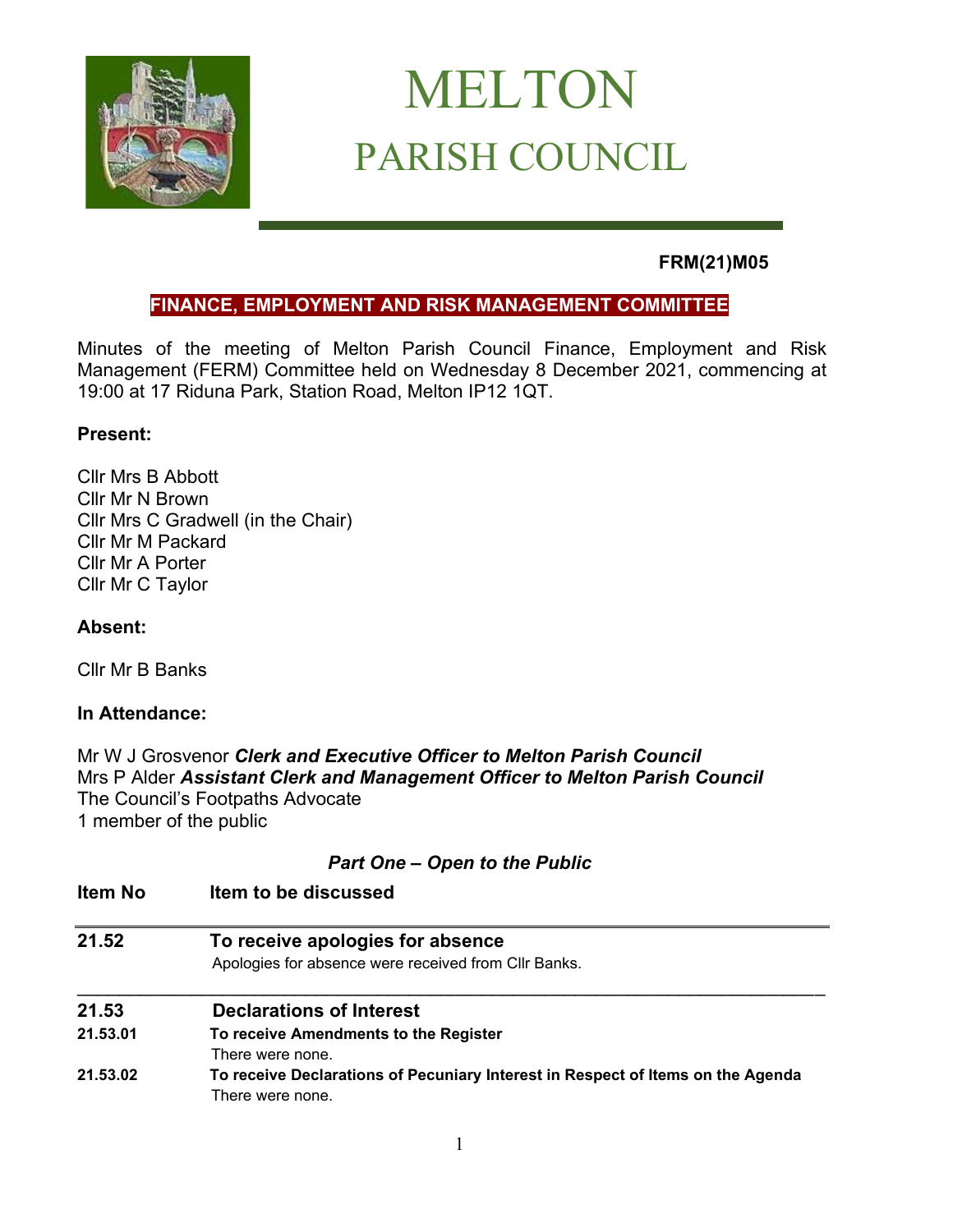| 21.53.03 | To receive Declarations of Non Pecuniary Interest in Respect of Items on the Agenda<br>There were none.                                                                                                                                                                                                                                                                                                                                                                                                                                                                                                                                                                                                                                                                                                                                                                                                                                                                                                                                                                                                                                                                                                                                                                                                                                                                                                                                                                                                                              |
|----------|--------------------------------------------------------------------------------------------------------------------------------------------------------------------------------------------------------------------------------------------------------------------------------------------------------------------------------------------------------------------------------------------------------------------------------------------------------------------------------------------------------------------------------------------------------------------------------------------------------------------------------------------------------------------------------------------------------------------------------------------------------------------------------------------------------------------------------------------------------------------------------------------------------------------------------------------------------------------------------------------------------------------------------------------------------------------------------------------------------------------------------------------------------------------------------------------------------------------------------------------------------------------------------------------------------------------------------------------------------------------------------------------------------------------------------------------------------------------------------------------------------------------------------------|
| 21.53.04 | To consider Full / Partial Dispensations for Pecuniary Interests Declared<br>There had been no requests for dispensations.                                                                                                                                                                                                                                                                                                                                                                                                                                                                                                                                                                                                                                                                                                                                                                                                                                                                                                                                                                                                                                                                                                                                                                                                                                                                                                                                                                                                           |
| 21.54    | <b>Public Participation Session</b>                                                                                                                                                                                                                                                                                                                                                                                                                                                                                                                                                                                                                                                                                                                                                                                                                                                                                                                                                                                                                                                                                                                                                                                                                                                                                                                                                                                                                                                                                                  |
|          | The member of the public present was attending only to observe.                                                                                                                                                                                                                                                                                                                                                                                                                                                                                                                                                                                                                                                                                                                                                                                                                                                                                                                                                                                                                                                                                                                                                                                                                                                                                                                                                                                                                                                                      |
| 21.55    | To approve the Minutes of the Previous Meeting<br>It was RESOLVED to agree the minutes of the FERM Committee held on 13 October<br>2021 (Minutes FRM(21)M04 and FRM(21)M04 CONFIDENTIAL previously distributed).<br>Proposed by: Cllr Brown<br>Seconded by: Cllr Taylor                                                                                                                                                                                                                                                                                                                                                                                                                                                                                                                                                                                                                                                                                                                                                                                                                                                                                                                                                                                                                                                                                                                                                                                                                                                              |
| 21.56    | To consider Financial and Internal Control matters                                                                                                                                                                                                                                                                                                                                                                                                                                                                                                                                                                                                                                                                                                                                                                                                                                                                                                                                                                                                                                                                                                                                                                                                                                                                                                                                                                                                                                                                                   |
| 21.56.01 | To consider the Management Accounts for the period 1 April 2021 to 30 November<br>2021                                                                                                                                                                                                                                                                                                                                                                                                                                                                                                                                                                                                                                                                                                                                                                                                                                                                                                                                                                                                                                                                                                                                                                                                                                                                                                                                                                                                                                               |
|          | (Papers FRM(21)56.01 and FRM(21)56.01a-g)<br>The Assistant Clerk reported that, as at 30 November 2021, income received in the year<br>(less Community Infrastructure Levy monies (CIL)) was £111,317. CIL income received in<br>the year was £106,600. Expenditure so far is £144,275, of which £62,552 has been paid<br>out of CIL and grants. Otherwise expenditure amounted to £81,723 which is 65% of the<br>budgeted expenditure for the year. Cash reserves as at 330 November totalled £632,976.<br>Adding the VAT refund due of £997 and deducting the contingent liability for the rent deposit<br>of £5,120 produces a figure for the total liquid assets of £628,853. Of that sum £535,288<br>relates to CIL monies held as a restrictive reserve, thus giving a general reserve of £93,565.<br>The report was <b>NOTED</b> .                                                                                                                                                                                                                                                                                                                                                                                                                                                                                                                                                                                                                                                                                            |
| 21.56.02 | To review the detailed budgetary position for 2021/22 at 30 November 2021<br>(Paper FRM(21)56.02)<br>This detailed report was considered in conjunction with the Management Accounts covered                                                                                                                                                                                                                                                                                                                                                                                                                                                                                                                                                                                                                                                                                                                                                                                                                                                                                                                                                                                                                                                                                                                                                                                                                                                                                                                                         |
| 21.56.03 | in Minute 21.56.01 above. It was AGREED to NOTE the report.<br>To review further the Draft budget for 2022/23 and purchase of litter bin<br>(Paper FRM(21)56.03)<br>The covering report summarised the basis on which Full Council on 17 November 2021<br>adopted the proposals put forward by Budget Working Group and appended the notes<br>which support the provisionally recommended precept for 2022/23 of £104,536. This so far<br>provides for an in-year deficit of £12,125, which can be met via appropriate use of CIL<br>monies. It was NOTED that Planning and Transport Committee has no comments to make<br>on the provisional budget and suggestions from Recreation Committee are incorporated<br>into the resolutions below. Following discussion it was RESOLVED to propose the<br>following changes to the budget for 2022/23 to Full Council:<br>Move the provision of £800 for replacement computer hardware from 2022/23 to<br>2021/22 to provide new equipment for the new Assistant Clerk in January 2022.<br>To allow for the purchase of a rubbish bin for Woods Lane (by the bus shelter) by<br>setting up a small dedicated Earmarked Reserve of £2k funded by CIL, to provide<br>for this and future needs.<br><b>Proposed by: Cllr Taylor</b><br>Seconded by: Cllr Brown<br>It was further NOTED that if any decision on the report at Agenda Item 21.56.05 below<br>results in agreement to purchase new financial software, then additional budgetary<br>provision will need to be made in 2022/23. |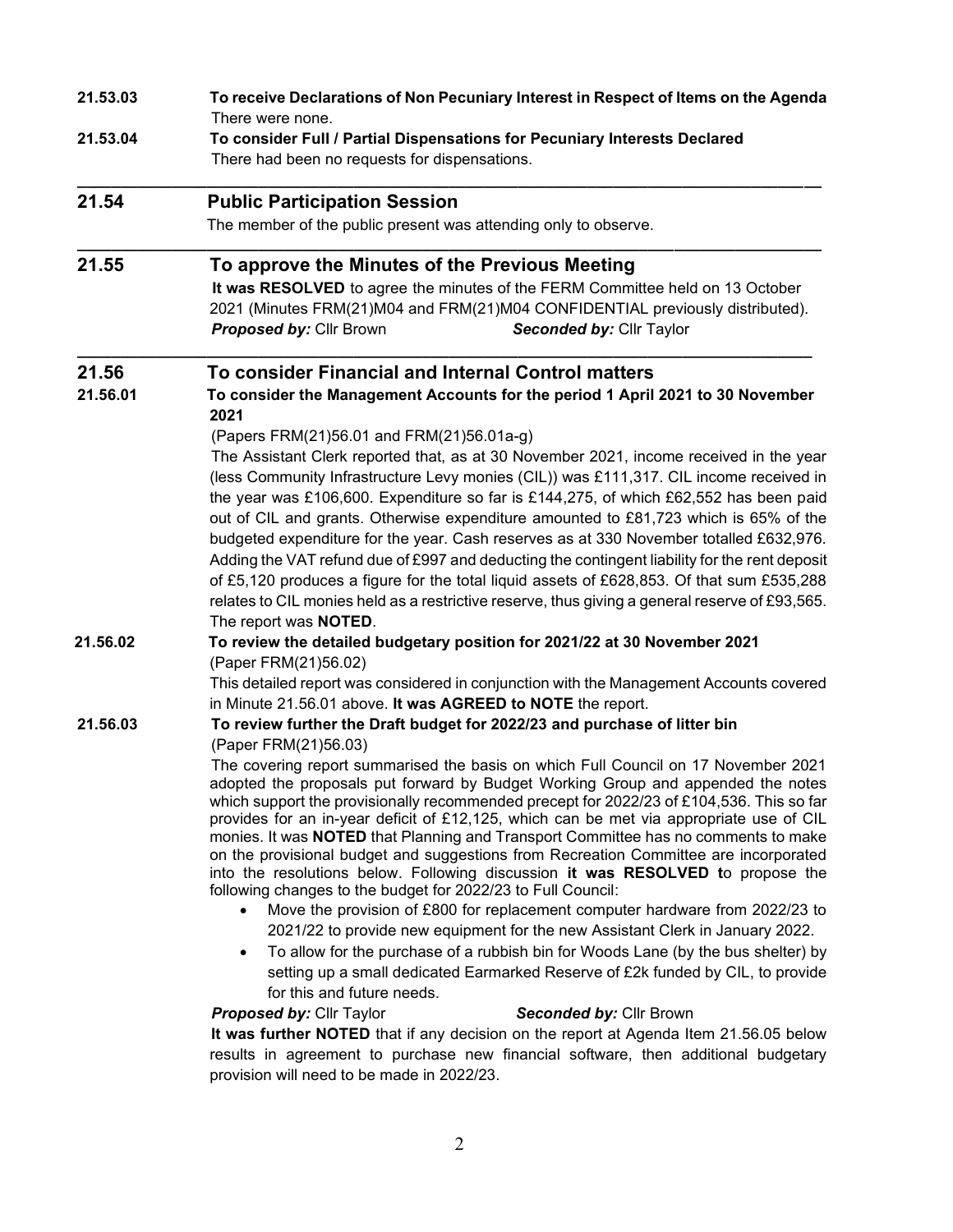#### **21.56.04 VAT issues relating to the pavilion project**

(Paper FRM(21)56.04)

 This paper set out the issues relating to the requirements for the recovery of VAT in relation to the pavilion build project, including advice received from a VAT consultant. The right to reclaim VAT will depend on the uses of the new building. Where the uses are neither non-business or taxable, the Council will be able to recover the VAT. But where the VAT costs are attributable to a VAT exempt activity, the recovery will be subject to the Council's partial exemption position and so might not be recoverable. If for example the pavilion is solely used for Council activities and the communal space never let to third parties then it would be fully a non-business activity and VAT can be recovered in full. However where there are lettings of one sort or another the position becomes complicated and there is the risk that VAT on the build will not be recoverable in full. In order to ensure there is no risk to recovery of VAT in full on the pavilion build project, it is recommended that the Council exercise the option to tax the building. Following discussion **it was RESOLVED** to exercise the option to tax in respect of the new pavilion building.

*Proposed by:* Cllr Brown*Seconded by:* Cllr Porter

#### **21.56.05 New Finance software system**

(Paper FRM(21)56.05)

 The Assistant Clerk took Members through her report which recommends migration from *Alpha* to *Scribe* for reasons of improved functionality. Moving from *Alpha* to *Omega* within the RBS suite of products would not give any tangible benefits. Cllr Banks has already looked at the *Scribe* offering and considers that it has better functionality and future prospects than *Alpha*. Following discussion **it was RESOLVED**:

- To agree in principle to move to *Scribe*
- That the new Clerk will develop a project plan, in conjunction with advice from *Scribe,* that is workable, and bring back to Members with delegated decisionmaking powers via email for a decision on strategy and timing.

*Proposed by:* Cllr Taylor*Seconded by:* Cllr Brown

#### **\_\_\_\_\_\_\_\_\_\_\_\_\_\_\_\_\_\_\_\_\_\_\_\_\_\_\_\_\_\_\_\_\_\_\_\_\_\_\_\_\_\_\_\_\_\_\_\_\_\_\_\_\_\_\_\_\_\_\_\_\_\_\_\_\_\_\_\_\_\_\_\_\_\_\_\_\_\_\_\_\_\_\_\_\_ 21.57 To consider Pavilion project – update and tendering issues**

Below is a link to the up to date information on the Council's website: **<https://melton-suffolk-pc.gov.uk/recreation/pavilion-project/>**

#### (Paper FRM(21)57)

 The report sought to resolve issues in relation to the draft specifications, in order that the tender documents can be issued to the contractors on the tender list to price the new build. The Clerk took Members through the correspondence with the architect outlined in the report. The latest versions of the specifications are on the Council's website (see link above). The outstanding issues related to (1) provision of a warranty and (2) the inclusion of significant provisional sums in the specifications. Provisional sums are used where it is desired to enter into a contract to enable the project to commence notwithstanding that the design of parts of the project is not yet finalised. The final amount payable by the client will be adjusted to reflect the actual cost of the provisional sum work. There are usually two aspects to the adjustment, the actual cost and the percentage allowed for overheads and profit. A common problem is where a contractor claims that item X falls within the provisional sum (and is therefore open to adjustment) whereas the client thinks it should have been included within the fixed price element. Therefore it is important to describe the provisional sum work as precisely as possible, and also as to whether overheads and profit on provisional sums will be treated as being included in the provisional sum allowances, or whether to be included in the main contractor's fixed price.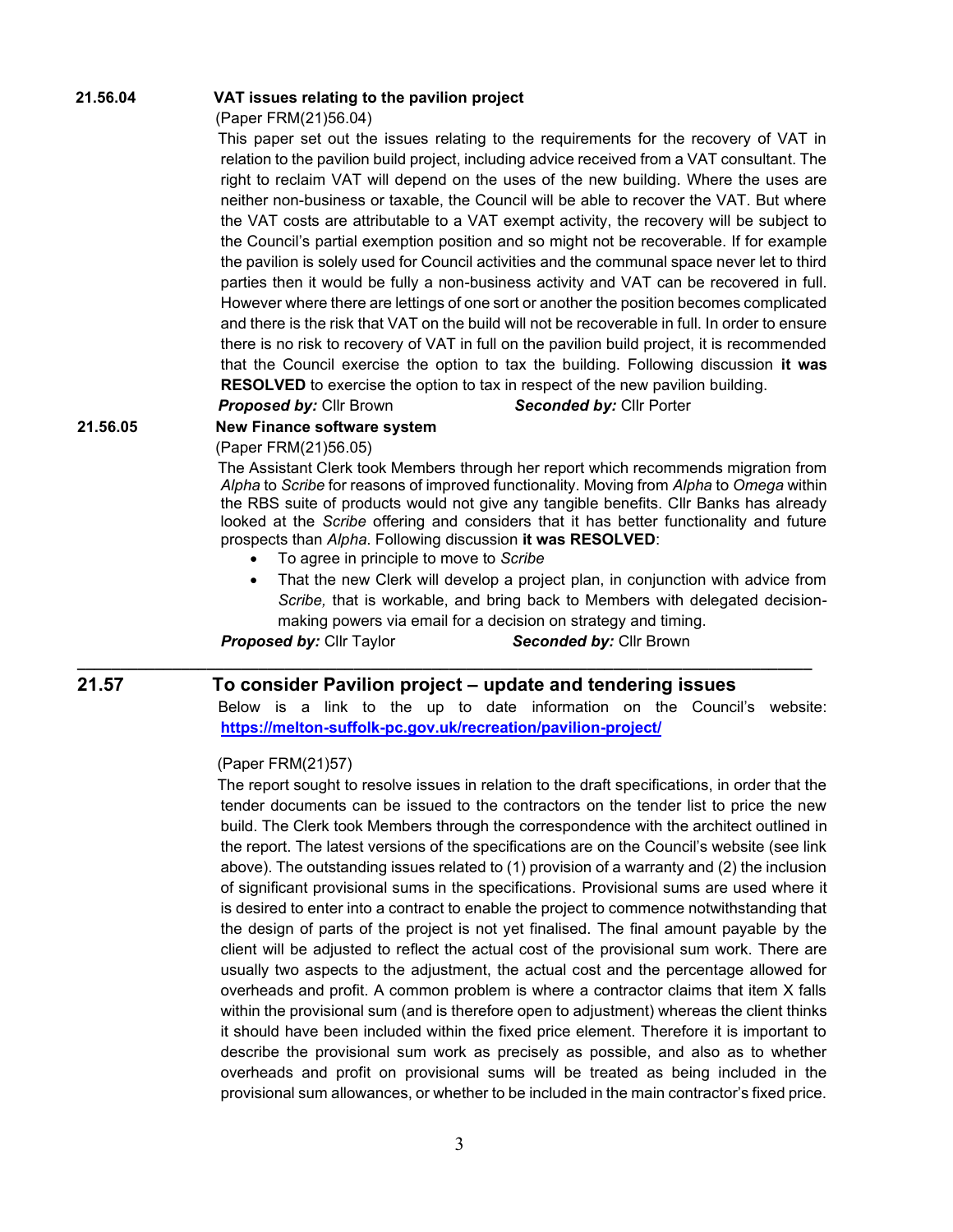The Clerk has discussed with the architect as to whether at least some of these costs could be firmed up before tendering. The architect's view is that the detailed design aspects can best be addressed when the tenders are back and the chosen contractor appointed. At that point the Council as client either directly or by delegation will need to choose everything down to flooring, taps etc. Alternatively the architect could now, for example, seek a design of the electrics, kitchen fittings, plumbing etc. but as the Council has not yet specified these items it would both add significantly to a delay with the project and also to the architect's professional fees. One of the companies on the tender list has told the architect that the provisional allowances are realistic. The architect was invited to attend the meeting of FERM Committee but had a prior engagement. He was otherwise happy to attend a face to face meeting at a mutually convenient time.

Following discussion **it was AGREED** that:

- The architect will be asked to obtain prices for the purchase of a warranty
- The architect will be asked to make it clear in the specifications that the provisional sums should be regarded as cost ceilings
- Subject to those points the tender documents can be issued to the list of contractors already agreed by Full Council subject to instructing the architect to describe the provisional sum work more precisely, and also to make it clear as to whether overheads and profit on provisional sums will be treated as being included in the provisional sum allowances, or whether to be included in the main contractor's fixed price.
- (Provisionally) a special Full Council meeting in February should be convened to both select the winning tenderer and set up the arrangements for choosing fixtures and fittings for the new building.

#### **21.58 To review risk management issues**

#### **21.58.01 Risk Register**

#### (Paper FRM(21)58.01)

Members of FERM Committee reviewed the Risk Register updated for December 2021. No changes to ratings were proposed at this time and the report was **NOTED**.

#### **21.59 To consider employment matters**

#### **21.59.01 Staffing report**

The Assistant Clerk reported discussions with the Council's Maintenance Officer over workload issues. There is a regular dialogue on all aspects of the work that the Maintenance Officer undertakes, and training and health and safety needs identified. One issue that needs to be kept in view is in relation to transport requirements. Members wanted to emphasise that the Maintenance Officer is a key member of staff and his contribution is highly valued. That appreciation needs to be passed on to him.

### **21.60 To consider draft Health and Safety Policy**

#### (Paper FRM(21)60)

Whilst Melton Parish Council has fewer than five employees and therefore does not have to have a Health and Safety Policy as a legal requirement, having such a policy statement affirms the Council's commitment to the prevention of harm and the promotion of safe working practices. The draft statement included the following sections:

The Statement of Intent (the actual policy statement)

**\_\_\_\_\_\_\_\_\_\_\_\_\_\_\_\_\_\_\_\_\_\_\_\_\_\_\_\_\_\_\_\_\_\_\_\_\_\_\_\_\_\_\_\_\_\_\_\_\_\_\_\_\_\_\_\_\_\_\_\_\_\_\_\_\_\_\_\_\_\_\_** 

**\_\_\_\_\_\_\_\_\_\_\_\_\_\_\_\_\_\_\_\_\_\_\_\_\_\_\_\_\_\_\_\_\_\_\_\_\_\_\_\_\_\_\_\_\_\_\_\_\_\_\_\_\_\_\_\_\_\_\_\_\_\_\_\_\_\_\_\_\_\_\_\_\_\_\_\_\_\_\_\_\_\_\_\_\_**

**\_\_\_\_\_\_\_\_\_\_\_\_\_\_\_\_\_\_\_\_\_\_\_\_\_\_\_\_\_\_\_\_\_\_\_\_\_\_\_\_\_\_\_\_\_\_\_\_\_\_\_\_\_\_\_\_\_\_\_\_\_\_\_\_\_\_\_\_\_\_\_\_\_\_\_\_\_\_\_\_\_\_\_\_\_**

- Responsibilities and arrangements for Health and Safety within the Council
- The arrangements for Health and Safety: how risks are managed.